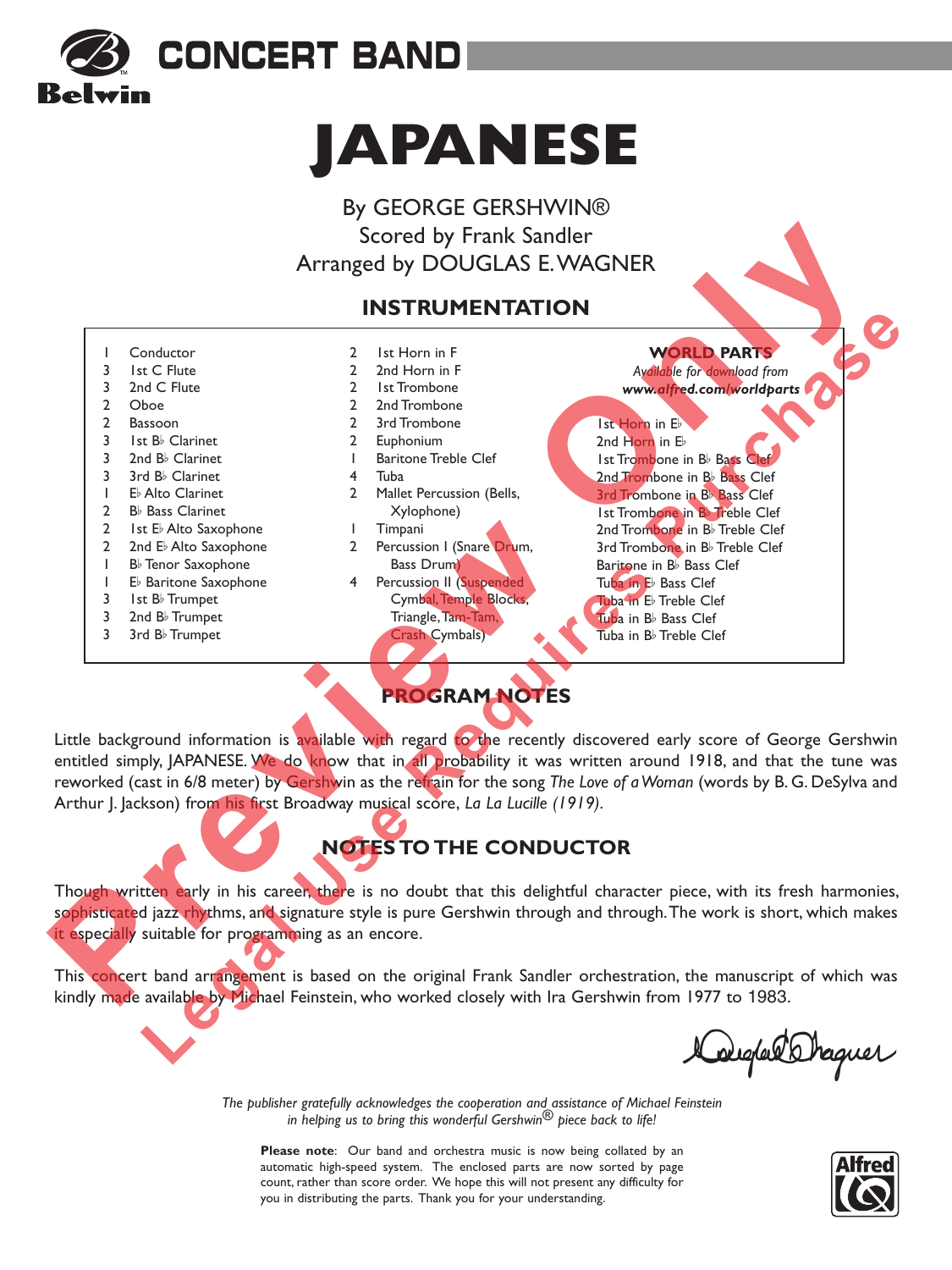### **CONDUCTOR JAPANESE**

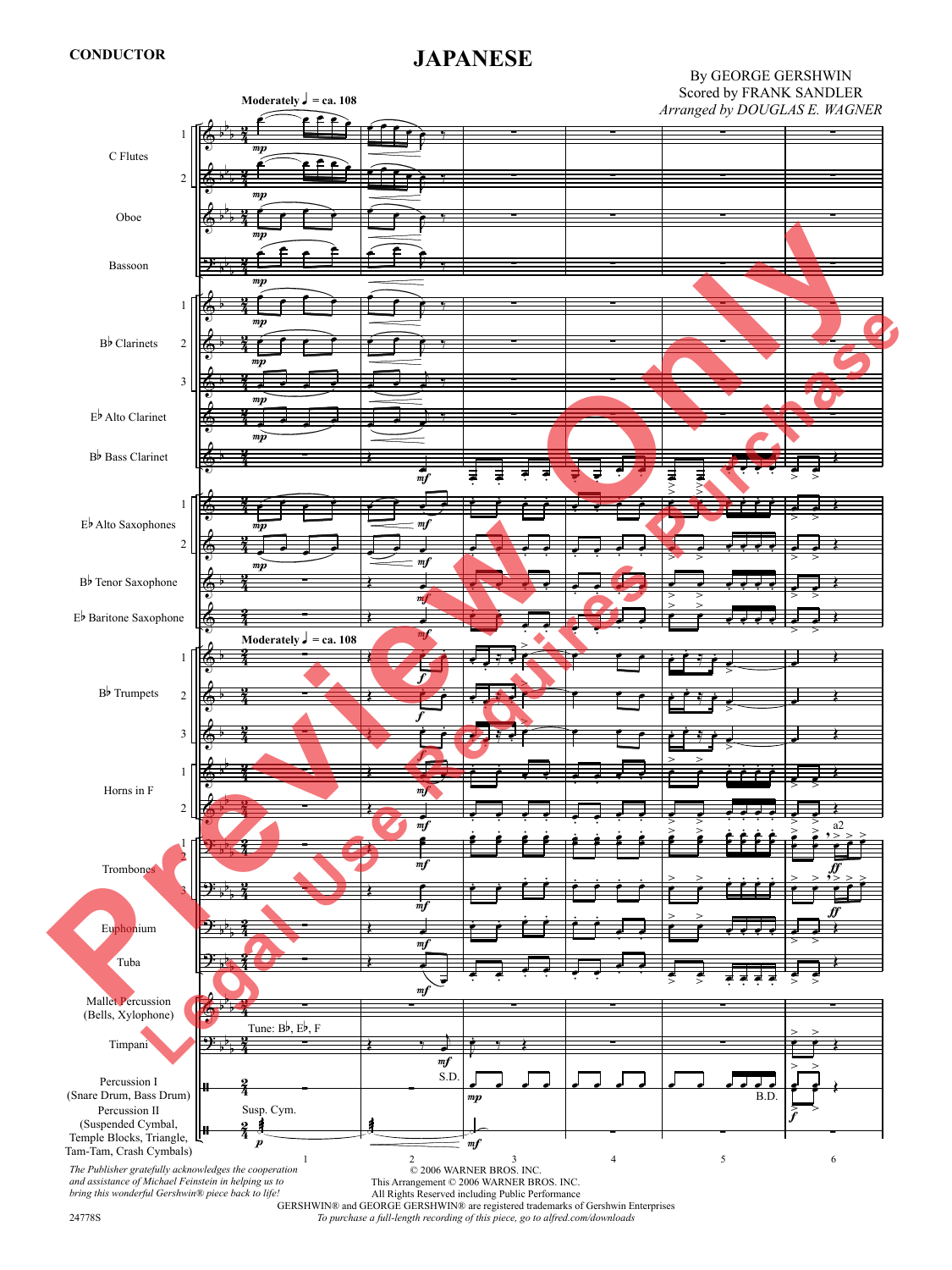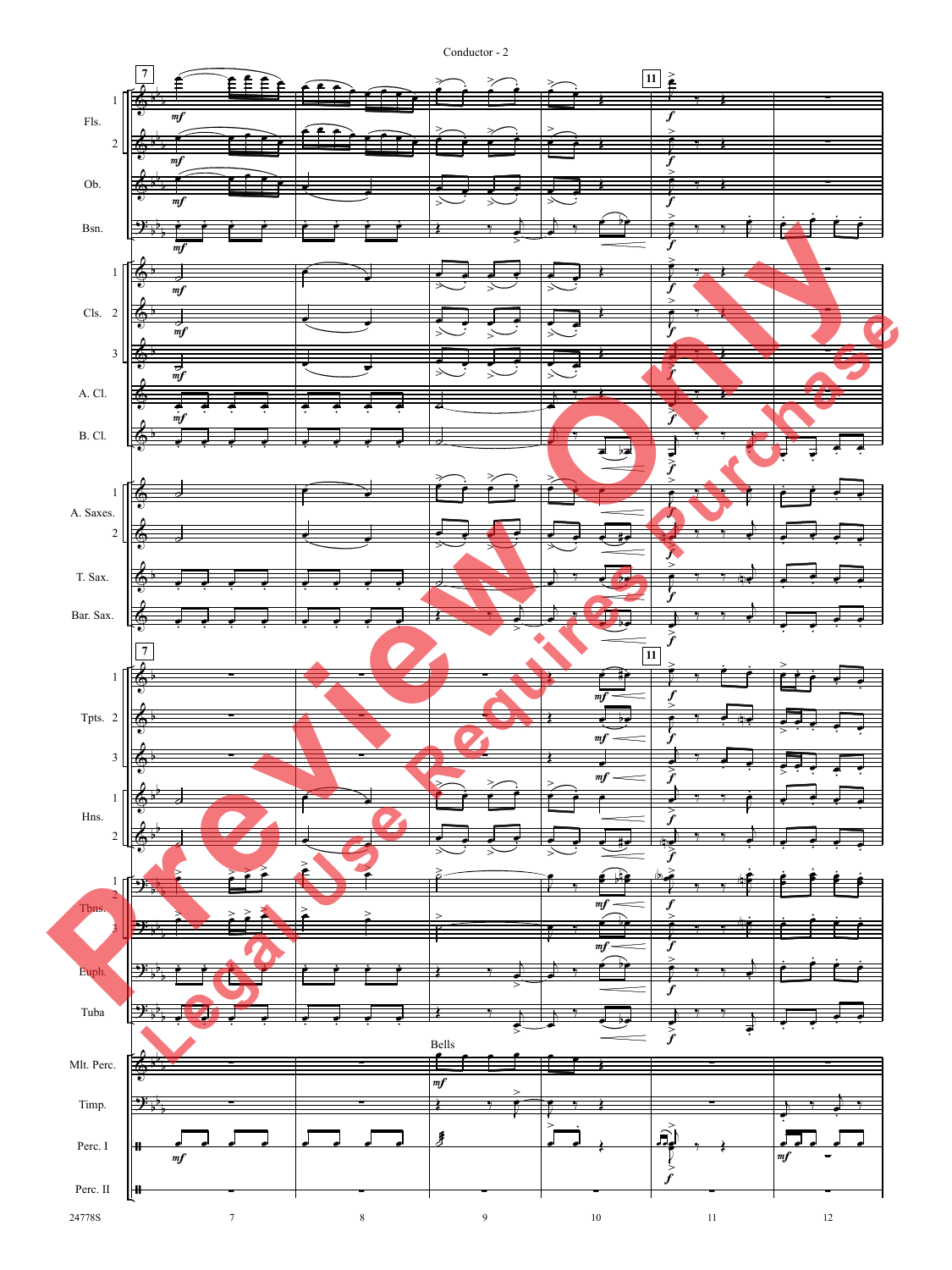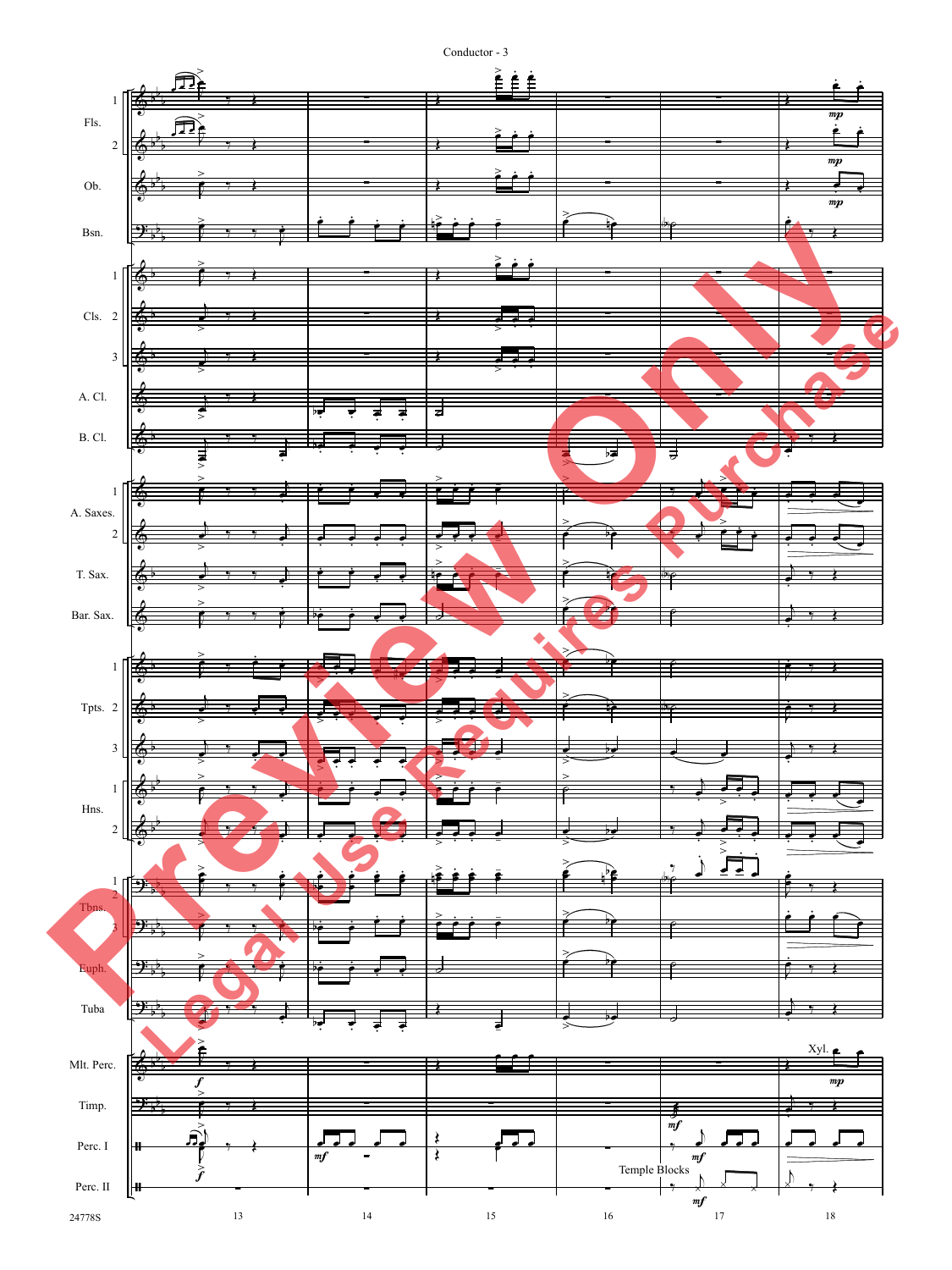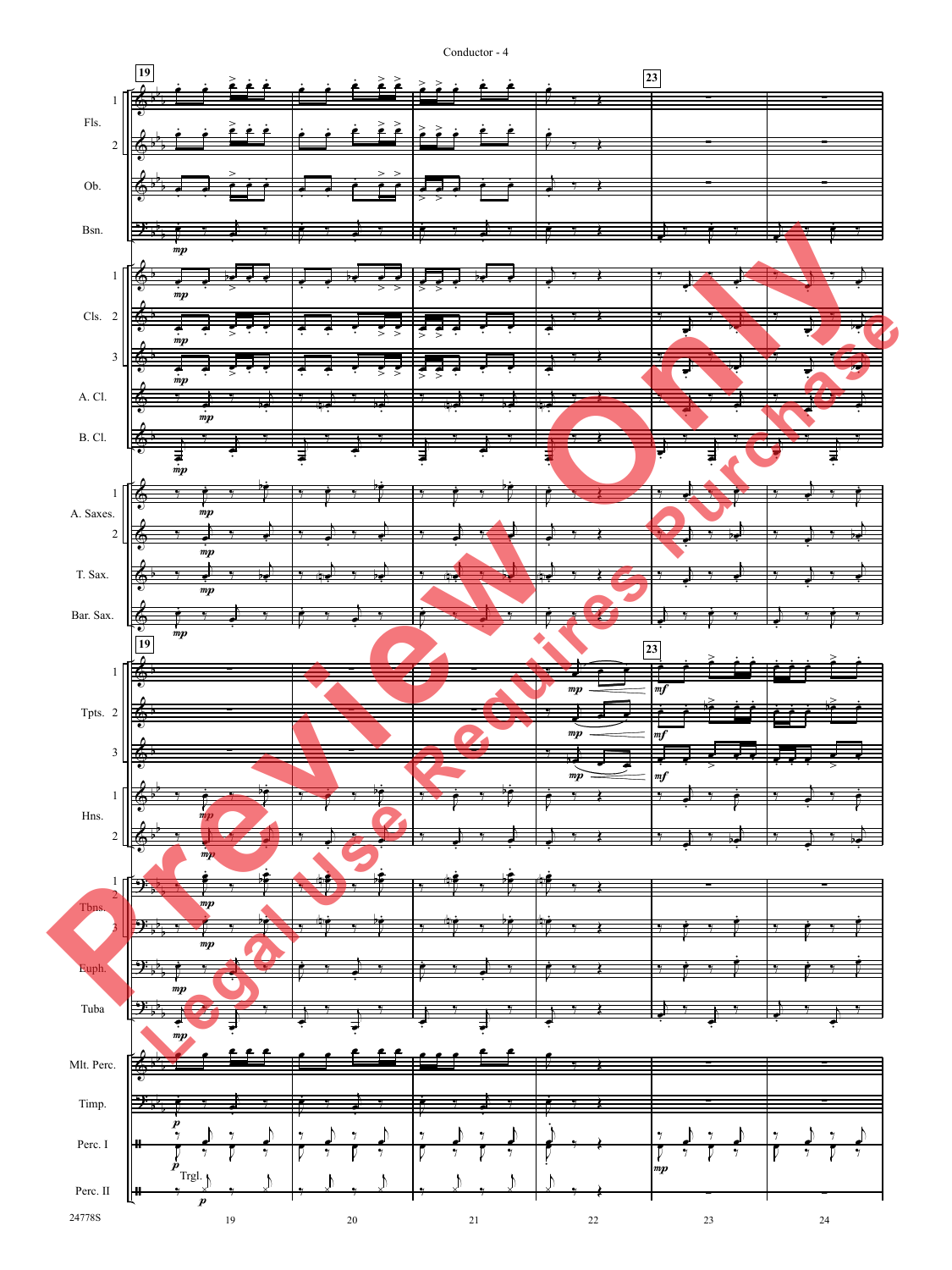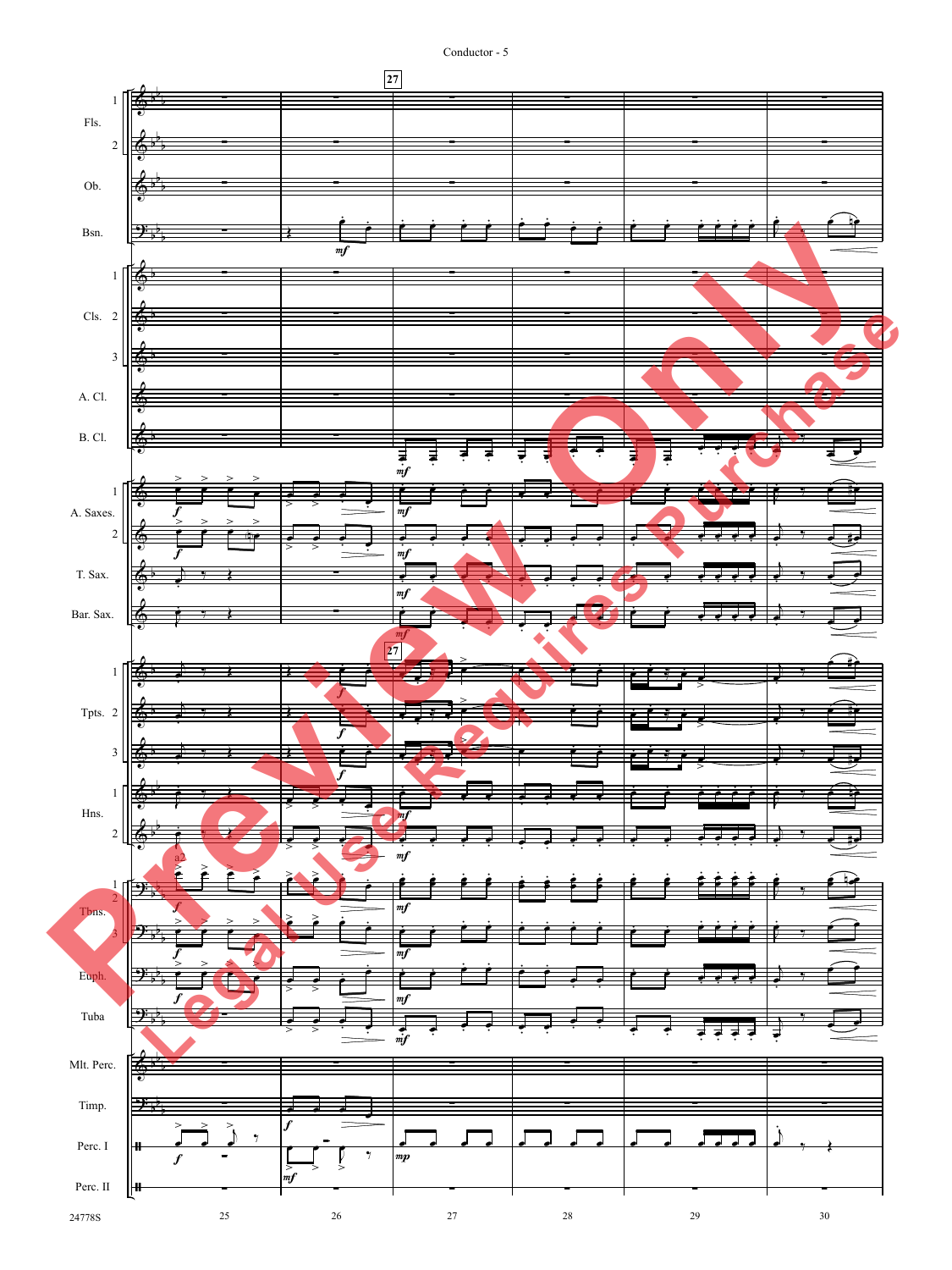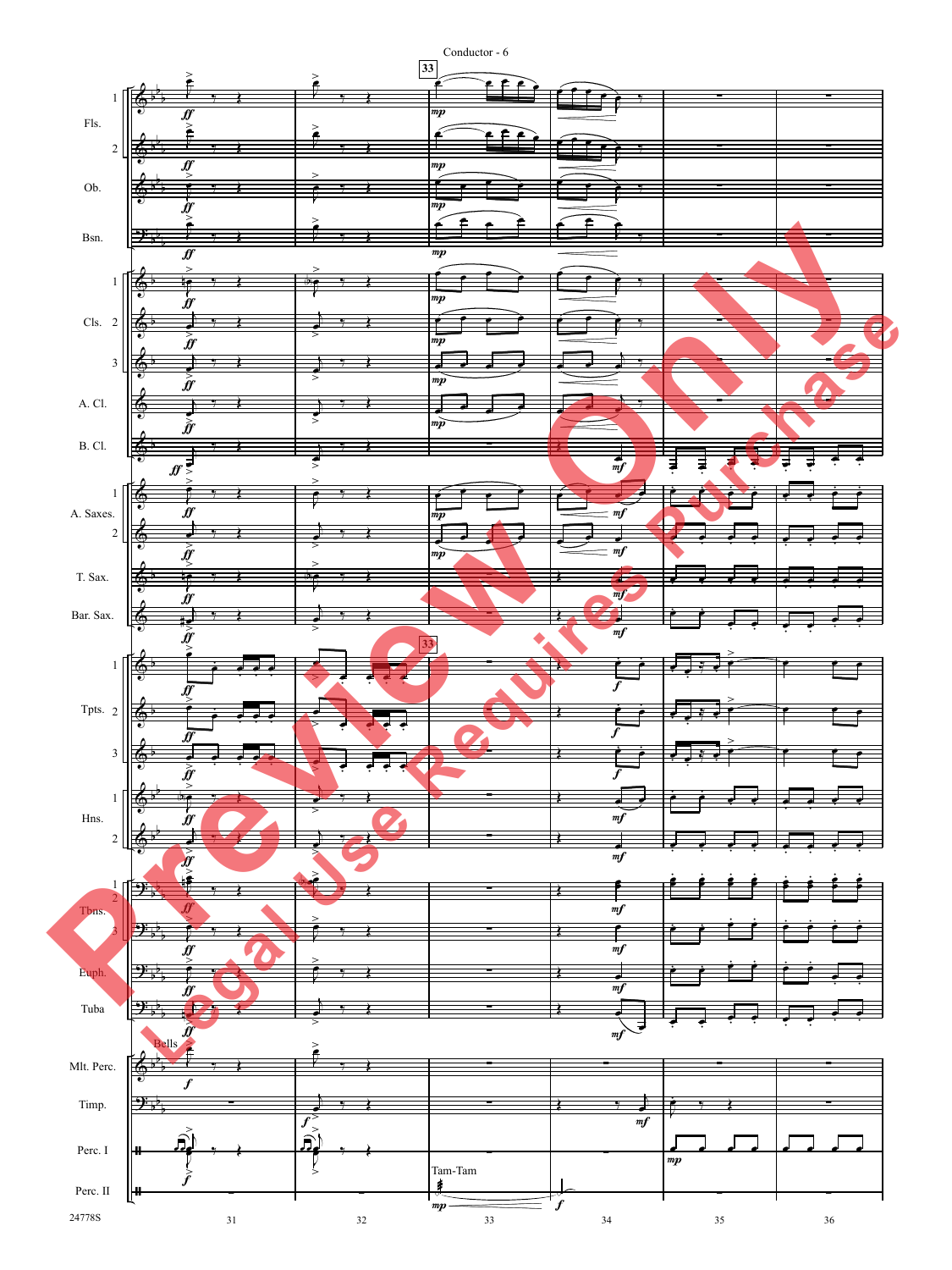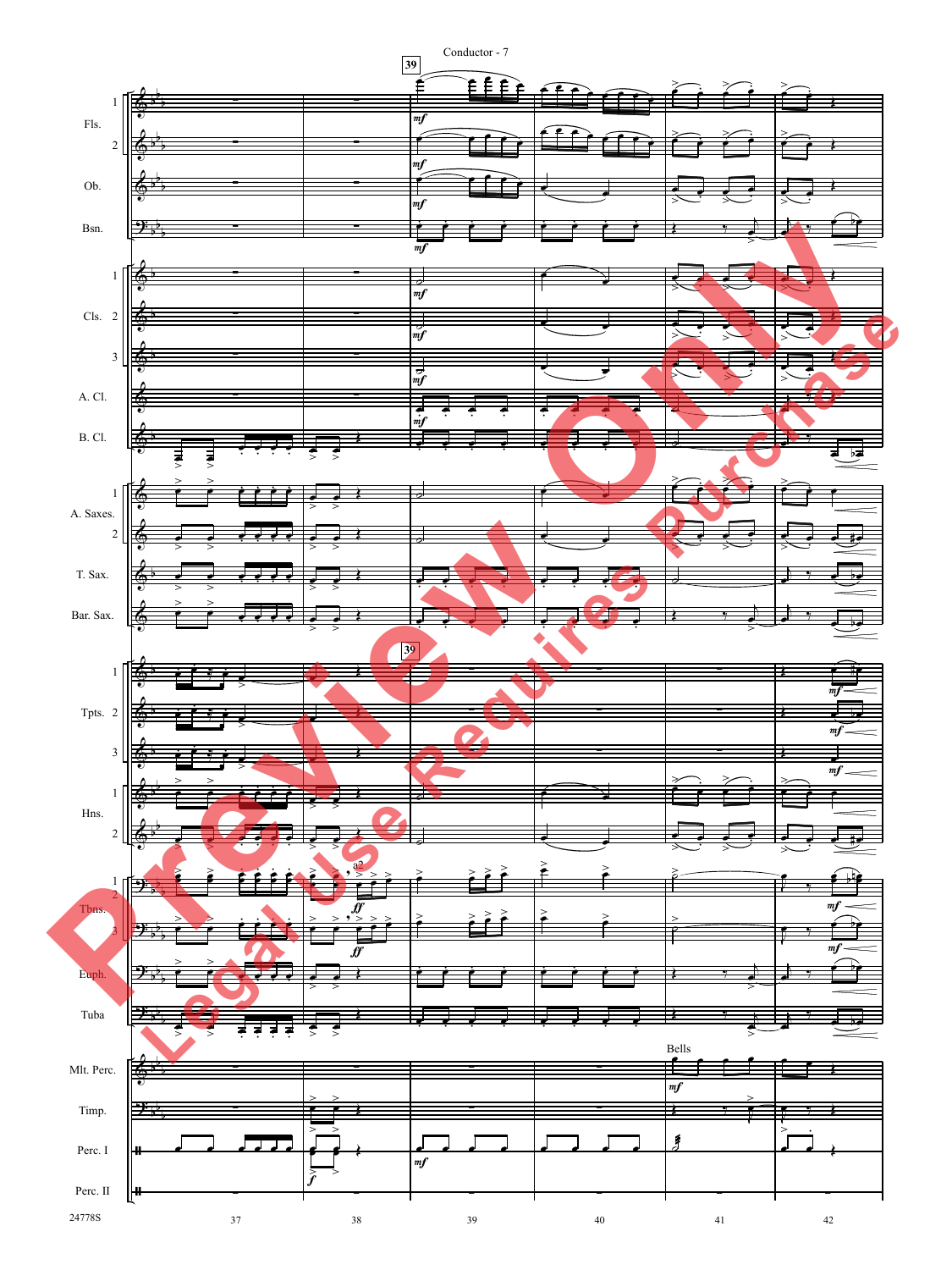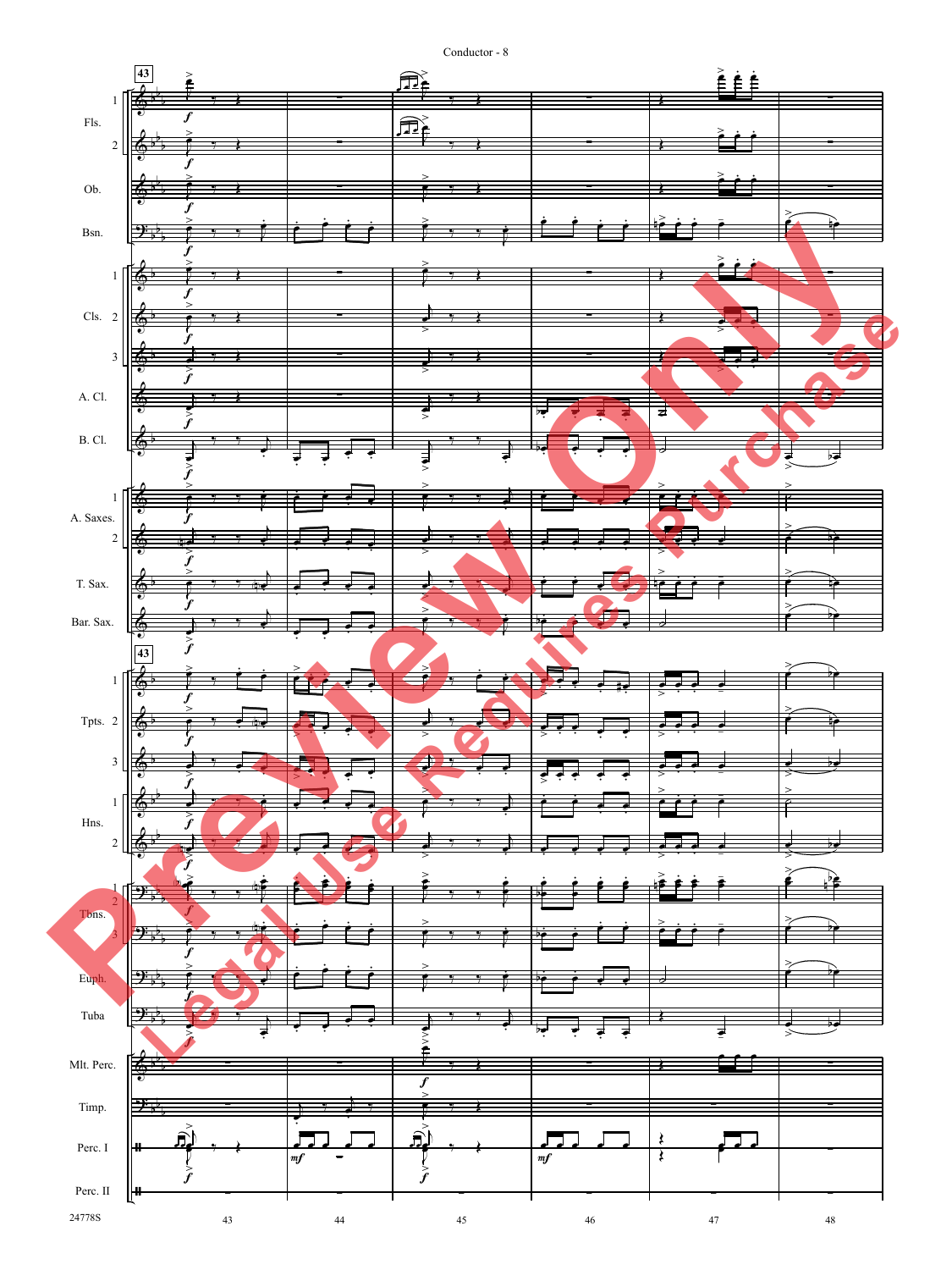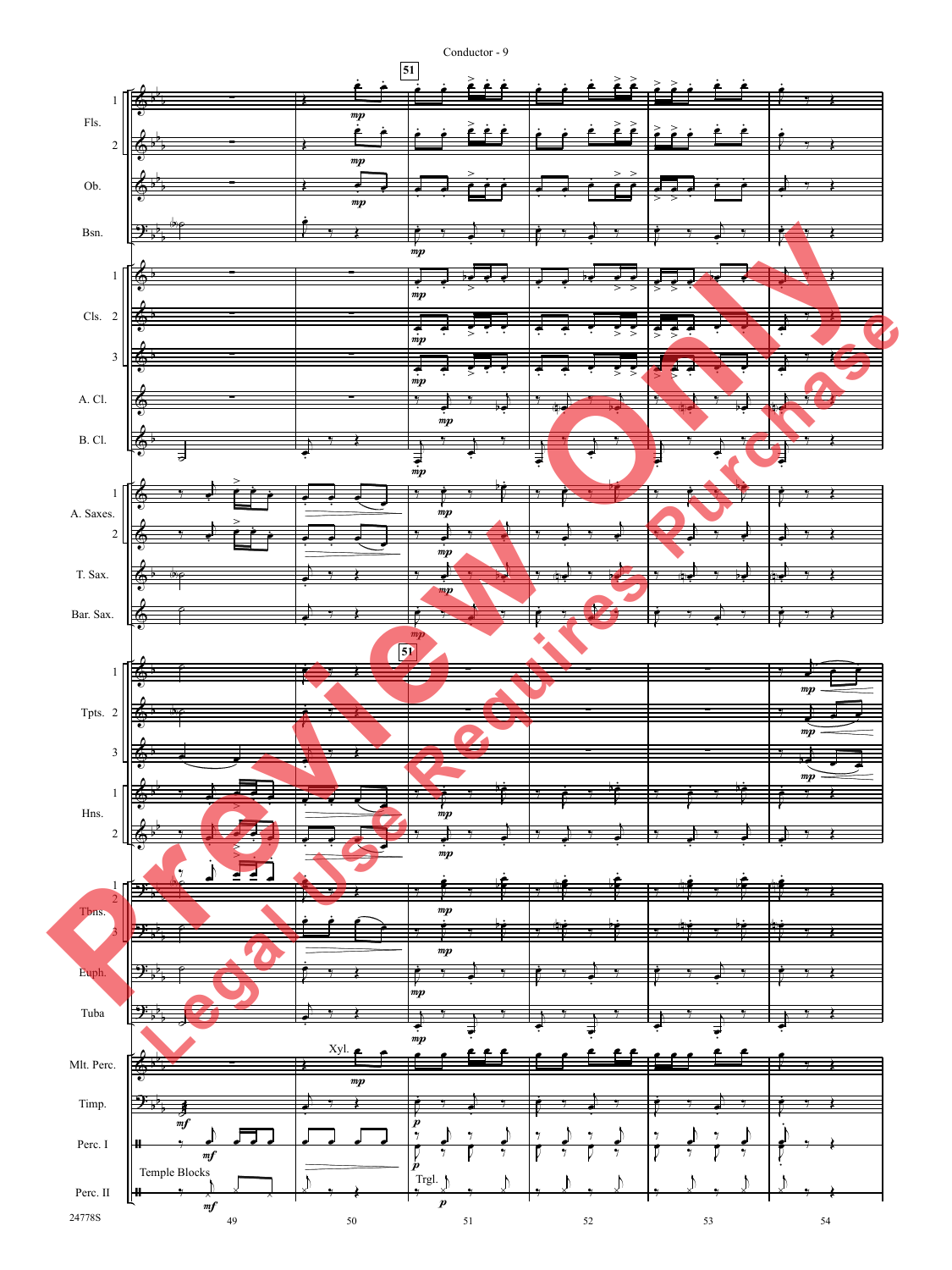